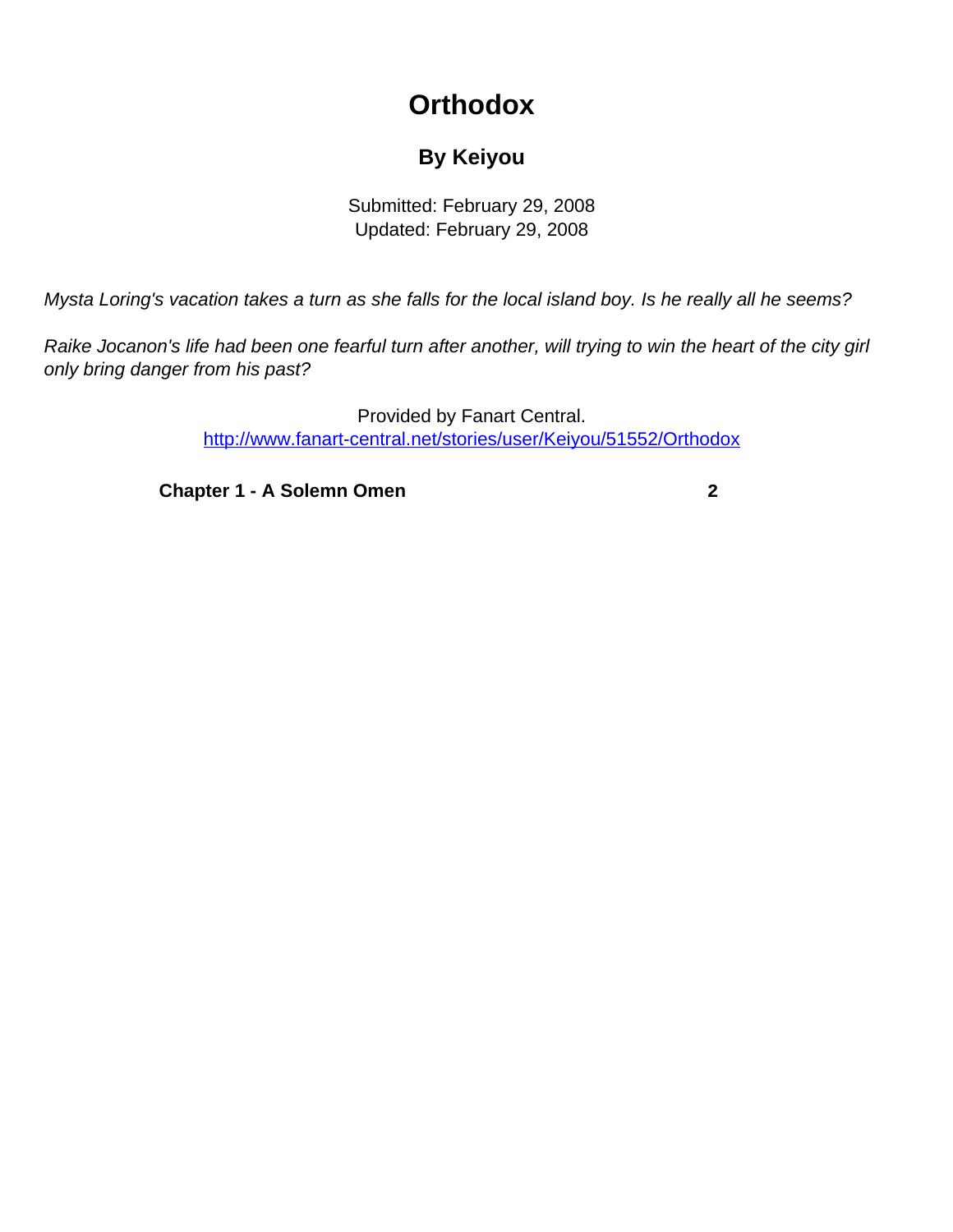## **1 - A Solemn Omen**

<span id="page-1-0"></span>Orthodox, The Beginning.

Mysta Loring peered over the edge of the bow, her icy blue eyes glimpsing the first signs of foliage from the island where the boat was headed. A salty sea breeze blew at her white skirt and tickled the back of her nose as she breathed in.

"Mysta!" An almost shrill and nearly wise voice called from the inside of the boat. "Come in here, we need to pack, the boat will be on the island anytime."

Inside a stern looking woman sat perched at the edge of her seat, sipping on a cup of tea as she instructed the baggage boy on what went where.

"Honestly; Halyin. your sister is so persistent on being improper, I hope she doesn't embarrass me like she did during the annual New Season Ball."

Another girl wearing a green travel dress sat in front of a vanity, applying lipstick to her already cherry lips. "Who cares what she does, it's on her conscious." Halyin patted at a loose strand of silver-blond hair behind her ear. "I just hope the local boys are good looking."

Above deck Mysta sighed as she turned to reenter the hull. Another wind struck up as she walked, blowing her silver lavender hair in her line of vision.

She looked up to move it away and she caught sight of two doves flying right above the boat. Mysta smiled at the solemn omen.

Perhaps this vacation will turn out alright.

Or perhaps not.

It wasn't even half a day and already Mysta's mother, Laviet. Lady of the third house on a royal court in the highest part of the Central Continent, decided that her daughters tend to a strict schedule while they vacationed.

"All meals will be attended at the Brolking Lounge. Fast at ten A.M, Luncheon at twelve sharp, and Banquet at eight P.M. I don't need any dawdling. You both have maps pinpointing each visitation spot, so I want no complaints about where you should go. Understood?"

"Yes, Mother!" Replied Halyin in a sugary tone, implying her charms with a white toothy grin.

"Yes, Mother." Mysta said in a neutral matter, folding her map and sticking it in a pot of large boisterous flowers while no one was looking.

"Excellent, I'll be at the spa." and with that she hustled another bag boy and was gone with a kiss to each of her daughters cheeks.

"Ugh, finally!" Halyin exclaimed, dropping into a plushy couch with the gusto of a person who'd spent a fort night traveling in the desert. "I never thought she would leave." With a lazy gesture, Halyin reached for a small bell, dinging it loosely. "I need a cold drink after spending so long cooped up in a boat with Mother, how about you?"

"I think I'll just walk around the island for awhile." Mysta replied, anticipation at an undisturbed walk